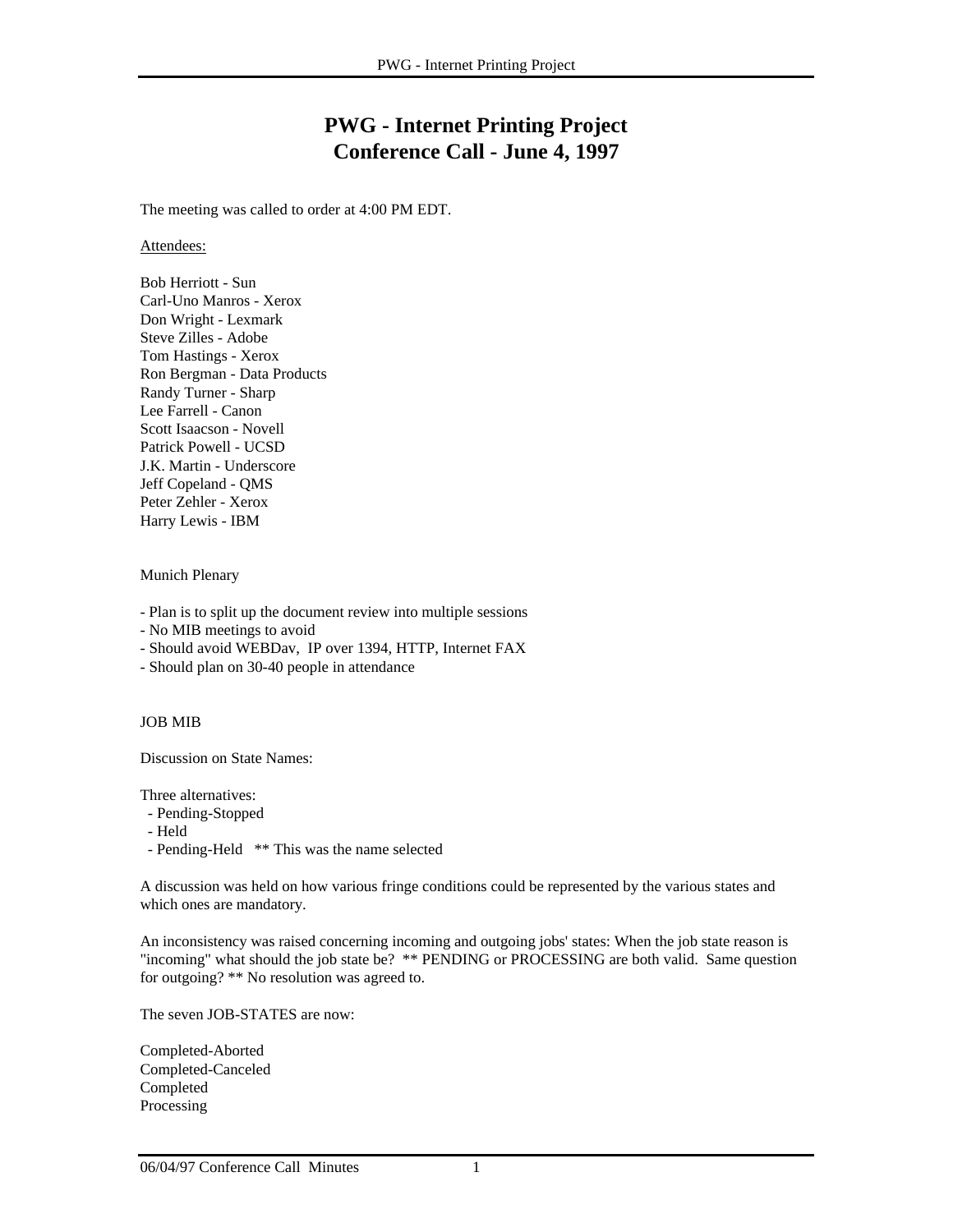Processing-Stopped Pending-Held Pending

Only the JOB-STATE and JOB-STATE-REASONS attributes are required but none of the enumerated values are mandatory. The discussion on this was cut short due to time constraints; however, almost all the participants did not believe that we needed to provide more than just implementation recommendations as to which JOB-STATES and JOB-STATE-REASONS values are returned by any one implementation.

The Model meeting will be on Friday to further discuss the above.

## MODEL SUB-GROUP

New document posted - ready for review.

Discussion on need for "level's of conformance"

- There were strong feelings by some people that we shouldn't have two levels
- Reality of the market says there will be a large number of installations of whatever Microsoft does.
- No decision was made.

Scott would like comments and questions by commenting on the document by specific line number by June 16th.

The goal is to provide another draft before the August IETF meeting.

#### PROTOCOL SUB-GROUP

There was a meeting on Monday working and commenting on Randy's Protocol document. Changes will be reflected into the next revision of the document. Steve Zilles has a concern about not including the attribute type in the encoding. He will be writing up this concern and posting it to the mailing list.

We will need to register application/IPP as a MIME type either as a separate document or as an appendix to an existing document.

There will be a Protocol sub-group meeting on June 17th at Sun in Menlo Park from 9:30 AM until 6 PM.

#### SECURITY SUB-GROUP

No report from Roger Debry (he was not on the call.) Carl-Uno reported that progress was being made and a new draft should be issued soon. Randy Turner and Scott Isaacson briefly reviewed the discussion from the last meeting. One of the open issues is the security implications of "print by reference."

#### OPERATIONS

Validate is believed by many of the participants that the validate operation is a good one to have.

A question was raised as to who, if anyone, was implementing IPP on the Macintosh.

White space in data (tab, cr, lf, etc.) is not a delimiter. This will be clarified in the next version of Randy's protocol document.

Randy will make his document into an Internet Draft and will send it to Carl-Uno to get it published by the **IETF**